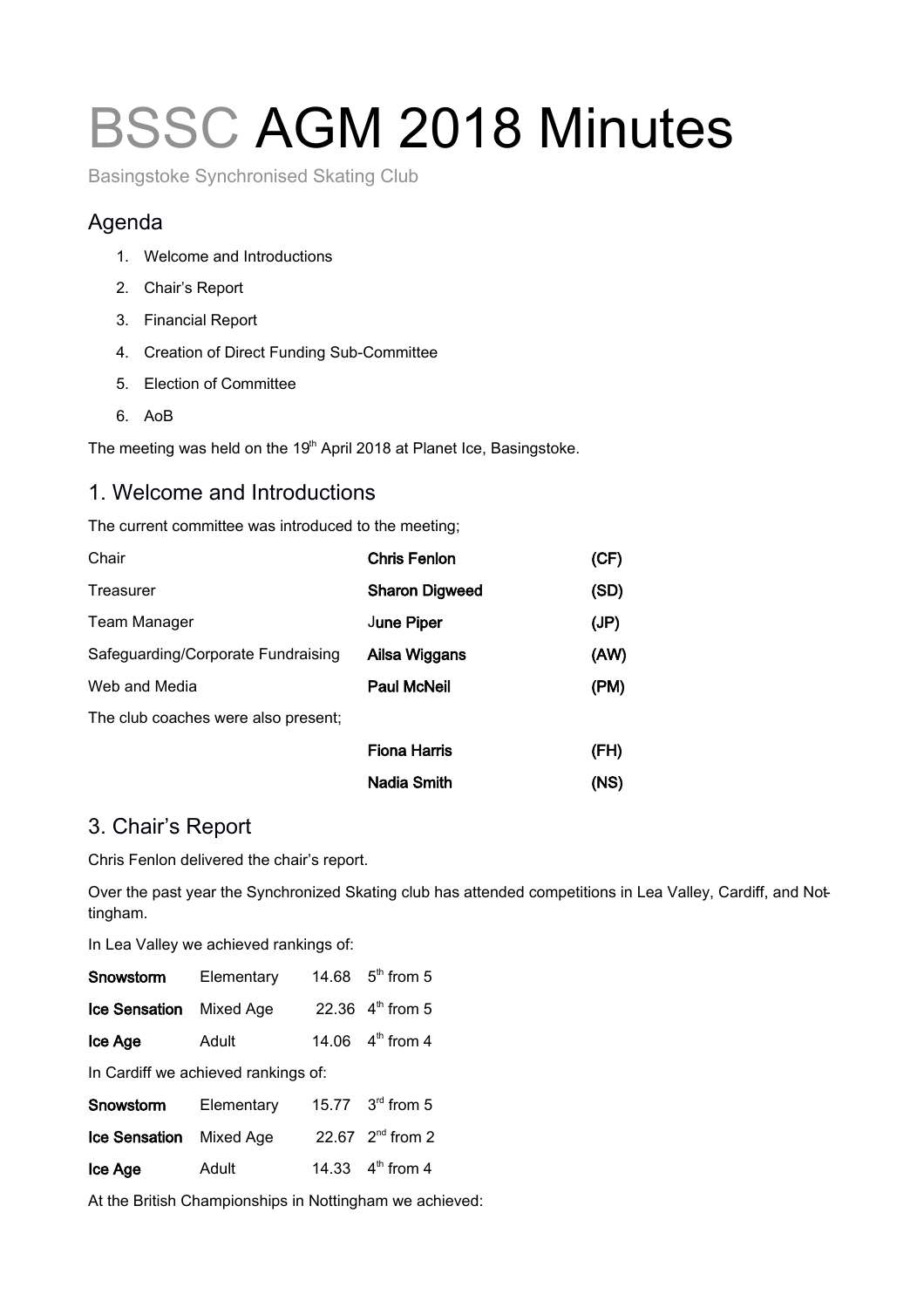| Snowstorm                      | Elementary | 18.83 $5th$ from 12            |
|--------------------------------|------------|--------------------------------|
| <b>Ice Sensation</b> Mixed Age |            | 24.53 $8^{th}$ from 11         |
| Ice Age                        | Adult      | 13.24 13 <sup>th</sup> from 13 |

The club has bought new club practice fleeces and T-shirts. The fleeces have already been distributed to club members and the T-shirt have just been delivered. Thanks to Clare James for the Logo design.

#### 4.Financial Report

Sharon Digweed gave an overview of the club's financial activities over the year. A summary financial statement was distributed to attendees.

The club is "holding its own" financially with a small loss of £300 for the year. The club has lost 9 skaters with 37 skaters currently paying subscriptions. TheClub needs to recruit more skaters to ensure future income. Thanks to Ashley Lowin for her Facebook recruitment drive.

The following items accounted for the majority of expenditure:

- Coaching costs, including meetings and seminars
- Club affiliations, subscriptions and insurance (NISA etc)
- Ice time
- Competition costumes
- Off-Ice venue rental

Ice Costs have increased by 5%, but there are no plans to increase Club subscription fees this year. However, a further reduction in skater numbers may require an increase in subscriptions.

The Club has cut its bank charges this year by converting the Club's account type. This has saved approximately £100.

We received £750 from the Persimmon Homes Healthy Community Fund. Thanks to Ailsa Wiggans for her efforts.

Based on comments at last last year's AGM about the breakdown of fundraising costs and returns, the Club finances are now managed using Sage's online entry-level accounting package. While the package is basic, it is a significant improvement of the spreadsheet-based approach used previously and ensures that the club is able to meet any future auditing requirements. The cost of the package subscription is approximately £7 per month.

There was a question from the floor about the suitability of the Sage package for the limited requirements of the Club. SD indicated that this was Sage's basic package and its cost and capabilities were similar to other entry-level packages.

#### 6. Election of Committee

CF stood down the serving committee and conducted the election of a new committee by show of hands.

CF was elected unopposed as club chairman.

Julie Hammett has stood down as Kit Manager, leaving the post vacant. Ali Clark was elected unopposed.

The committee is being expanded to include representatives for each team. Chris Fenlon will no longer act as the Ice Age representative.

Ali Clark was elected as team rep for Ice Age, Paul McNeil for Mixed Age and Emma Huskisson for Snowstorm. However, PM indicated that this would be the last year that he felt able to serve as team rep, so future potential candidates will need to be identified.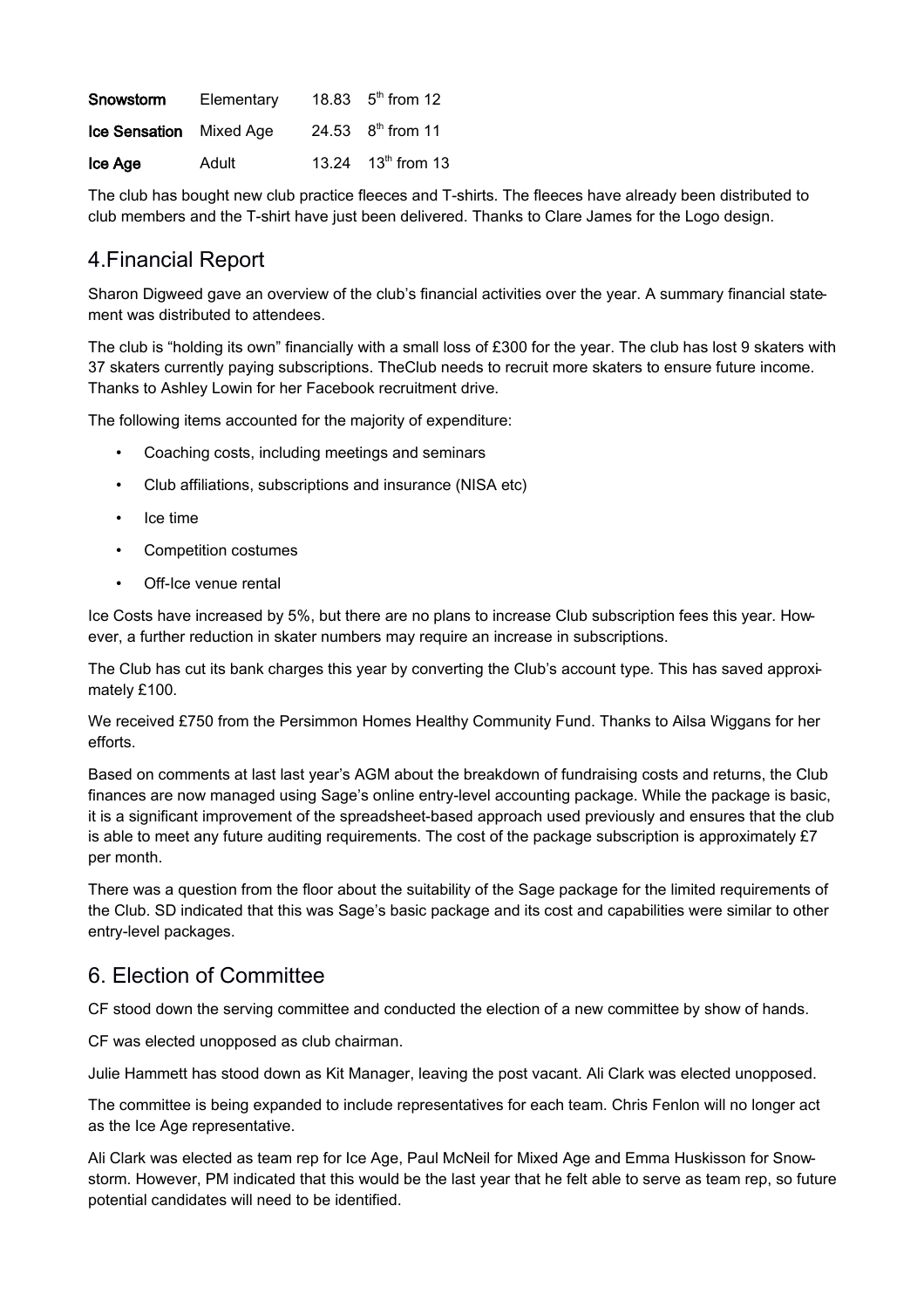All other serving committee members were re-elected unopposed.

# 7. AoB

#### Ice Time

With the closure of the figure-skating club, more ice time is available. However, this may be difficult for the Club to exploit as there are not the skaters available with the required levels to create a Junior B team.

Ice Age might have interest in more ice time, but the twice-a-week sessions are unpopular as it's difficult for many members to attend both sessions due to work and other commitments. Ice Age practice times will be discussed directly between Fi and the team. It was noted that a change to practice times might have an impact on fees. The committee will support any decision.

Fi will also look at using the ice to run a starter session for future Snowstorm skaters.

# Mixed Age Team Name

Names are traditionally picked by the team, but Fi has not had any feedback from the current mixed age team. The team need to be encouraged to pick a name for next season.

# Fundraising Committee

The fundraising committee will be reconstituted with Ailsa Wiggans as chair. Ashley Lowin and Clare James agreed to join.

#### Web and Social Media Presence

Paul McNeil described some recent changes and additions to the club website. In particular, most club documentation, including the club handbook, forms and constitution are now available without a login. The site now includes a gallery for photos and videos.

There was a recognition that the website needs current content and better links to other social media channels to attract more traffic. Clare James agreed to help PM to generate content. PM will investigate mechanisms for linking to Twitter and Instagram in the first instance. The club will not develop an 'official' Facebook page.

# Data Protection

New Data Protection rules come into force this year that may affect the Club. Paul McNeil will review the new legislation, determine its impact on how the Club manages members' personal data and amend the Club handbook if required.

June Piper holds current skater personal information, including medical forms for competitions. PM will liaise with June to ensure current practices meet data protection requirements.

# Club Noticeboard

Planet Ice has agreed that the Club have a noticeboard in the rink. Clare James will manage this.

# Kit Storage, Cleaning and Management

As Julie Hammett is no longer able to store the team kits, Chris Fenlon has agreed to provide storage.

Ali Clark will not have the facilities to wash full team kits, so it was agreed that kit cleaning will be allocated by rota to team members. New kit will be identified by sewn-in numbers, with numbers allocated to skaters.